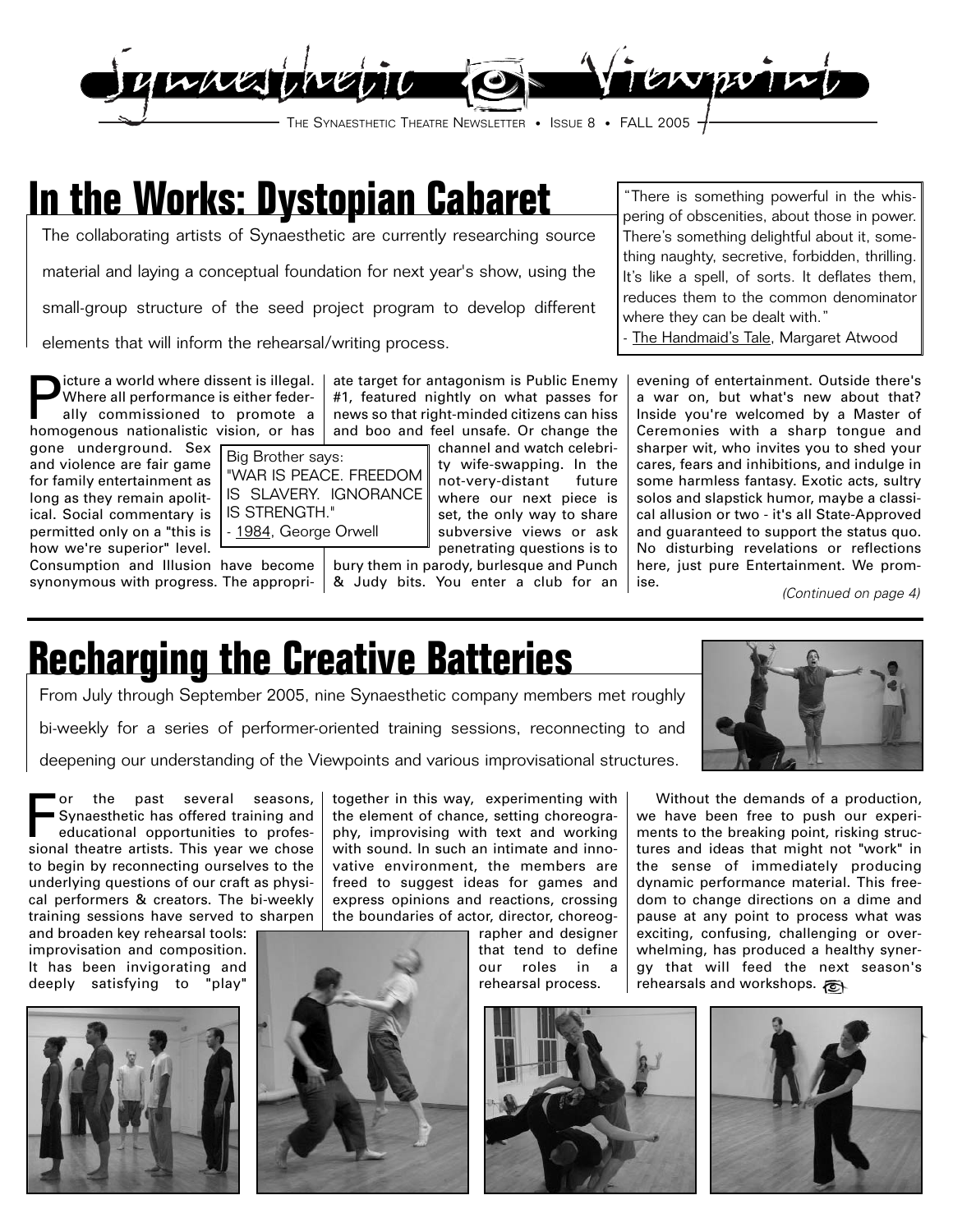### **Update from Board Chair Jessica Baker**

As the weather turns cooler and 2005 moves into its last few months, Synaesthetic is continuing to grow into a stronger organization. We are very happy to welcome a new board member, the talented and wonderful Paula Marchiel. Paula

has worked with Synaesthetic Theatre for 4 years and also works as a Marketing Associate for TheatreworksUSA. We are so pleased that Paula has agreed to accept a position of responsibility and governance within our Board as we reexamine and define our company's long-range plan for the future. The company also continues to experience growth with the addition of two new members to our ranks, Arwen Lowbridge and Michael Makowski (See related article below).



Artistically, the company is assembling in the rehearsal studio this fall with another round of in-house training sessions and CAC (Creating Art Collaboratively), our invitation-only workshop series exploring special performance topics. The overall

> goal of both programs is to keep our company's internal artistic dialogue alive outside of production time periods, and CAC also provides a stimulating exchange with an extended family of artists. Led by Joy Leonard and Chris Nichols, this year's series focuses on the relationship between dance and theatre, and participants are encouraged to experiment with and test their assumptions about these two mediums to find areas

of interplay, tension, and illumination. Administratively, we continue to refine and shape our organizational structure to better support the needs of the company and larger community of artists. We have appointed Arwen Lowbridge to focus and invigorate Synaesthetic Theatre's development efforts, and the producing members are utilizing this time of relative quiet (i.e. not rehearsing four nights a week) to revisit and prioritize company goals and plan the next season of workshops for the public. We have also begun conception work for our next original piece, which will be work-shopped before a select audience in the spring, followed by a fully-staged production in the late fall of 2006.

Last but certainly not least, Synaesthetic Theatre is very excited to announce that our very own Executive Producers Chris Nichols and Joy Leonard are getting married! This amazing couple has led Synaesthetic as its core artistic directors since the company's inception. They will be married on November 5, 2005 in New York City. Cheers to Joy & Chris… we wish you every happiness!

### **Greetings**

This summer Synaesthetic grew by members. Lowbridge joined us as a Producing Member, after serving as Assistant Stage Manager for both The Trial of K and Arcana: Cycle of the Fool. Over the past year Arwen also worked closely with our development team to strategize new potential sources of support, and we're pleased to deepen the collaboration and continue to benefit from her substantial experience and skills.

Michael Makowski, featured as a performer in both The Trial of K and Arcana: Cycle of the Fool, has now joined our extended family of Associate Members. Michael participated in several Synaesthetic workshops over the past two years and has proven to be a very positive addition to Synaesthetic's ensemble of creator/performers.

Welcome Arwen & Michael!



### **Support Synaesthetic**



Want to help us continue to offer affordable workshops and original productions that are challenging and spectacular? You can!

Synaesthetic Theatre is a non-profit organization dedicated to creating new multimedia theatre with a social conscience, and supporting artists in their efforts to collaborate across the perceived boundaries of media and methodology. Any contribution that you choose to make, whether financial or "in-kind," will be taxdeductible. In-kind donations include goods and services such as theatrical, film or sound equipment; raffle prizes for our benefits; printing; fabric; legal assistance ... you name it, and we can probably use it.

To make a contribution of any kind, or to

| inquire about what we need, please don't<br>hesitate to contact<br><b>us</b><br>$(212)$ 696-6721. | at: |
|---------------------------------------------------------------------------------------------------|-----|
| <b>YES</b> , I'd like to make a contribution of: \$                                               |     |
| name:                                                                                             |     |
| address:                                                                                          |     |
| city:<br>state:<br>zip:                                                                           |     |
| make check payable to: Synaesthetic Theatre                                                       |     |
| mail to: 851 Eastern Parkway<br>Brooklyn, NY 11213                                                |     |
| online: www.synaesthetic-theatre.com/support                                                      |     |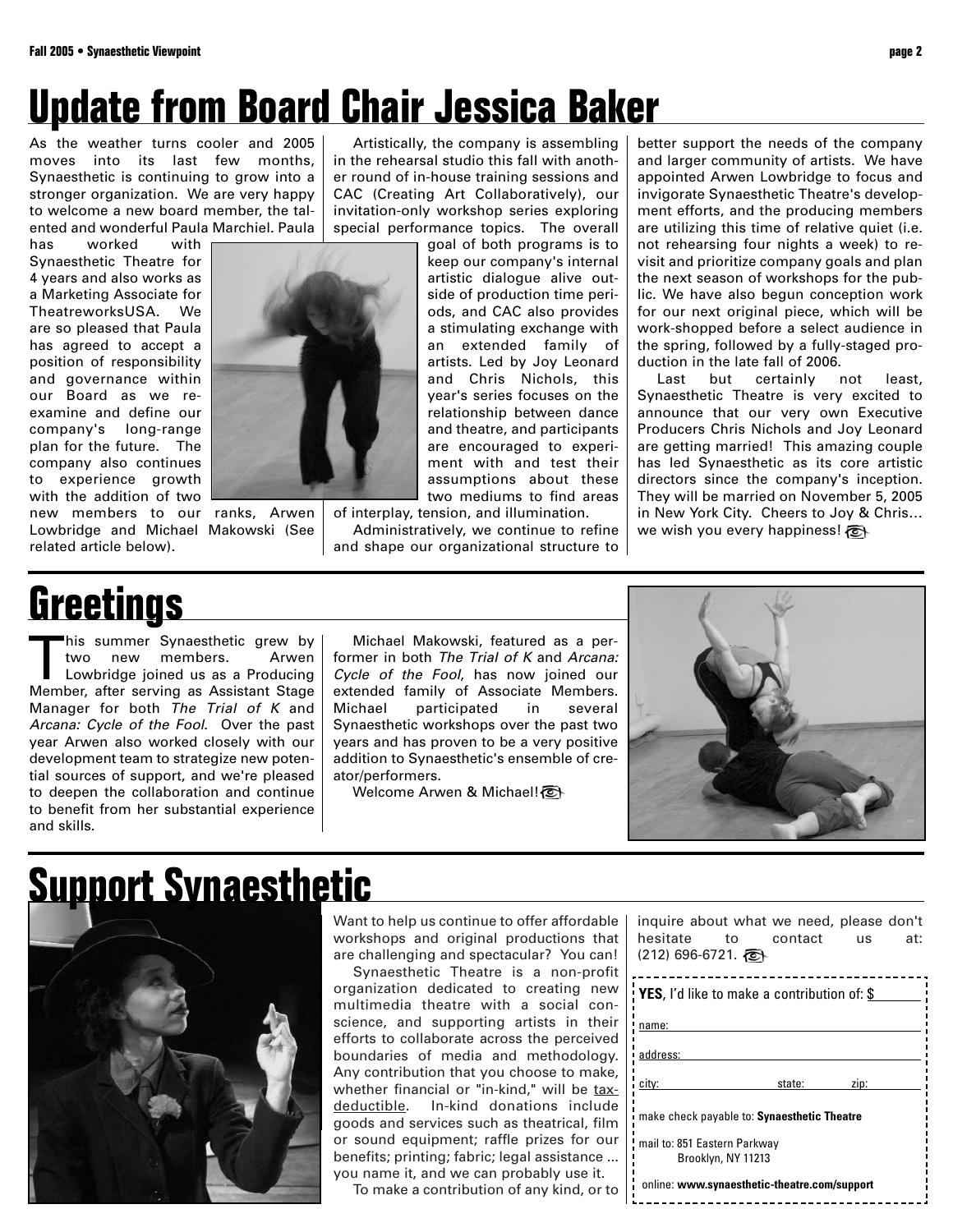## **Peeling Onions with Raina Von Waldenburg**

Synaesthetic concluded our '04-'05 workshop season with a new Master class in character work led by Raina Von Waldenberg, held on June 25th and 26th. Ziedah Giovanni -- last seen as Billie Holiday, Ingrid Bergman, Jimmy Stewart and sundry other stars in Synaesthetic's Icon - reflects on her experience as a workshop participant.

From the moment we began to work<br>and play in Raina's workshop, I knew I<br>was in for a treat. We discussed our<br>preconcentions paradigms and ideologies and play in Raina's workshop, I knew I was in for a treat. We discussed our preconceptions, paradigms and ideologies about character-and then we got on our feet and busted them wide open. Her exer-

cises took us out of our heads by teaching us to give voice to the characters living there. The improvisation exercises forced us to explore our inner monologues while taking in external stimuli/energy, emotion and impulses from the environment around us. These exercises helped us to develop ways to embrace the insecurities, judgments, and running commentaries inside each of



us. We learned to accept each voice give it a face, a body, a speed, a shape ... a life.

One of my favorite exercises involved listening to music and creating characters inspired by and motivated by the sound. We explored the voice, the gait, the face,

the shapes and the emotions that music gives to characters. When the music changed, our impulses and choices changed, and because there wasn't enough time to get too cerebral, the characters developed spontaneously and organically.

On the second day of the workshop we explored playing with character containers by wearing different costumes. We experienced how a character morphs and develops when it lives in different skin. We played with the connections between costumes and the choices we make about both personality and physical character traits. We also began to apply to scene work some of what we learned in the exercises. After making initial choices, we explored developing the character containers by making very small, incremental changes. It was a very challenging exercise that really focused our attention on the details in our characters.

Raina taught us to approach character in a variety of nontraditional ways. Although two full days of high energy training left me both mentally and physically exhausted, somehow I still wanted more!

# **Upcoming Workshops**

**December 17-18, 2005**

Movement Workshop with Wendell Beavers

#### **Spring, 2006**

Acting Workshop with Raina Von Waldenburg

#### **February, 2006**

Vocal Workshop with Jonathan Hart Makwaia

**Summer, 2006**

Viewpoints Workshop with Synaesthetic Theatre

For more information on upcoming & past Synaesthetic Workshops visit: **www.theviewpoints.com**

# **Seed Projects 2004/5, part 2**

Included here are two short blurbs about new concepts for future productions. These two groups presented their con-

cepts and images to the rest of the company at a Spring meeting, and lively discussions followed all of the presentations.

Once again, the process of brainstorming, researching and developing these ideas has provided company members with

opportunities to collaborate in new configurations, and has produced exciting results.

#### THE HANDMAID'S TALE

Aubrey Hardwick, Clinton Powell

Margaret Atwood's The Handmaid's Tale creates a religious regime that enforces an anti-feminist dystopia. Offred is a woman trapped not only in the system but also in her memories of the past. The interplay between her memories and the world she now finds herself in suggests a series of overlapping interludes with the style of a still-life by Vermeer. Hooded pairs of handmaids move in constant and constrained duets throughout the space. Household members gather in the sitting room to await the monthly breeding Ceremony in a charged tableau, which is interrupted by visions from Offred's past, where we glimpse the little betrayals and sacrifices that lead to Atwood's terrifying future.

#### THE FAIRY TALE PROJECT

E. James Ford, Margaret O'Sullivan, Seth Trucks

A modern fairy tale about the 'typical' suburban family, following the story of Mother and Father Johnson and their two-and-a-half children: Jack, Goldie, and Les (a baby who is, literally, only the lower half of a child). As the tale progresses, the family unit begins to fall apart and fall prey to the monsters of the evil forest. Mother Johnson sacrifices everything to enchanted antiseptics that promise her a clean lifestyle, Goldie gives in to her darkest desires, and Jack drowns himself in a bathtub of his own tears. A grim fable about modern life, the Fairy Tale Project would combine expressionistic stage scenes with documentary-style footage to create a world that is both magical and eerily familiar.